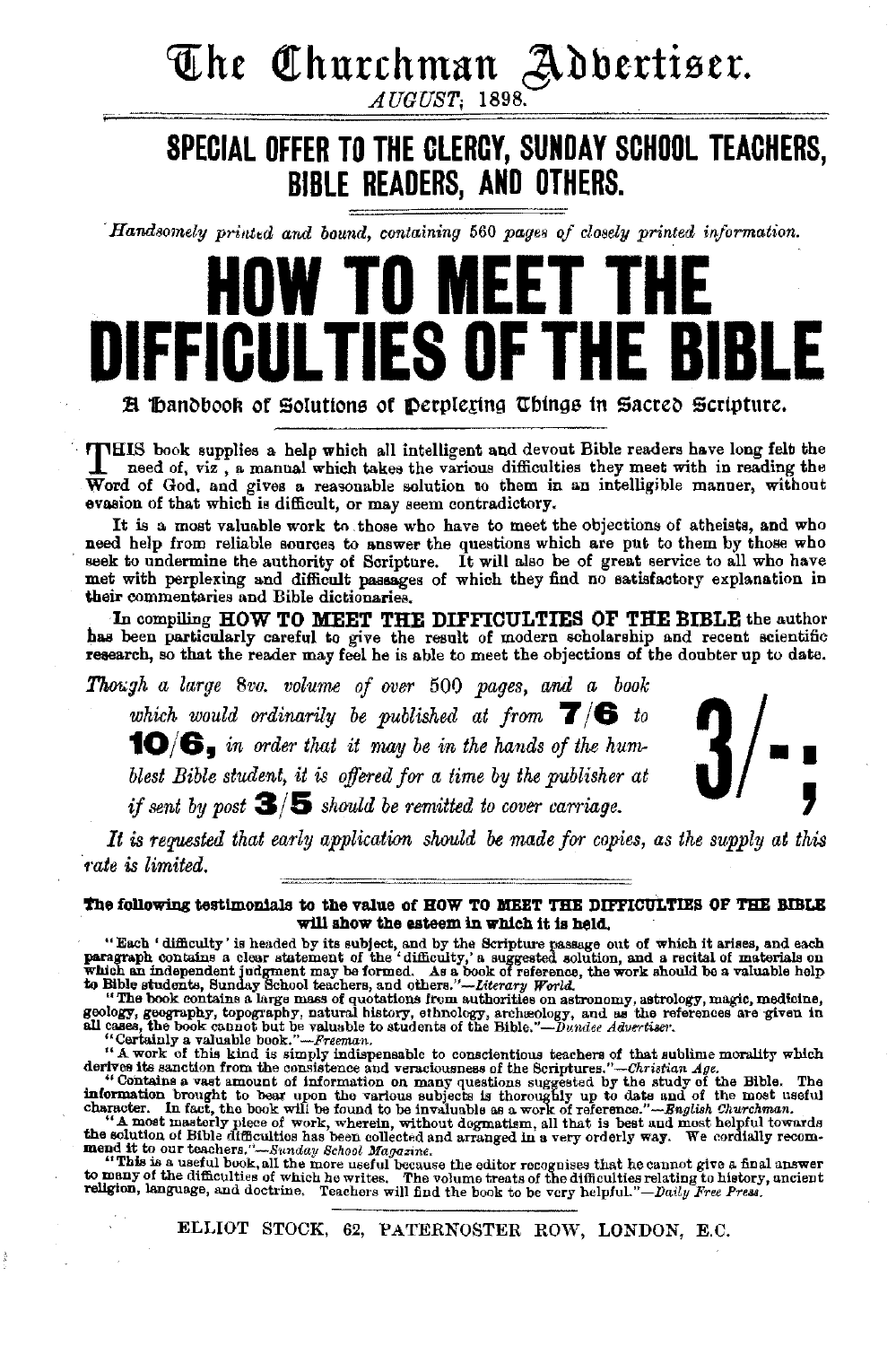

## $\tt\tt H\atop$  CHEAP ISSUES

OF THE

**SERMON BIBLE,** 

Twelve Volumes, published at **T/6** each, now offered in three parcels of Four Volumes, price **12**/- per parcel,

AND THE



Twelve Volumes, published at **6/•** each, now offered in three parcels of Four Volumes, price **10/•** per parcel.

*A Prospectus, with full particulars, may be had on receipt of a post -ca'rt1.* 

LONDON: HODDER & STOUGHTON, 27, PATERNOSTER ROW, E.C.

THE

# **EXPOSITOR'S GREEK TESTAMENT.**

EDITED BY THE REV. w. ROBERTSON NICOLL, M.A., LL.D.

The FIRST VOLUME, handsomely bound in buckram cloth, consists of

#### **The GOSPELS of ST. MATTHEW,** ST. **MARK,** and **ST. LUKE,** by the Rev. Professor A. B. BRUCE, D.D.; and **The GOSPEL of ST. JOHN,** by the Rev. Professor MARCUS DODS, D.D.

*A Full Prospectus, with Specimen Pages, will be forwarded on application to the Publishers.* 

The price of each volume is 28s., but for those who subscribe in advance the price for Two VoLUMES is **30s.** 

"Dr. Marcus Dods has produced a fine piece of work. His introduction is clear, careful, and decisive in its tone. We have found his notes stimulating and suggestive. They are marked by accurate scholarship and deep reverence."-Guardian.

"Dr. Bruce's commentary on the Synoptics is a notable piece of work. It is cheering and! refreshing to find these books, with which our inner life is so closely bound up, treated frankly and honestly, as well as adequately, for English readers, and withal in so believing and reverent a spirit that the treatment need not repel the most orthodox. . . . All is set forth with great frankness and admirable common-sense, and often in racy language, not without an occasional Scottish flavour."-*Athenceum.* 

"The first thing that strikes one when he takes up the volume on the Gospels is the uncommon handsomeness of the book. It is a joy to handle it and look into its pages. It is the very book to lure a student into reading. The form is so superb, the paper so choice and so light, the margins so delightfully broad, the type so clear and so tasteful. The two scholars to whom this volume has been committed are the and each has gone into his task *con amore .* .. A work worthy of the most cordial appreciation.'' --Critical Review.

LONDON: HODDER & STOUGHTON, 27, PATERNOSTER ROW, E.C.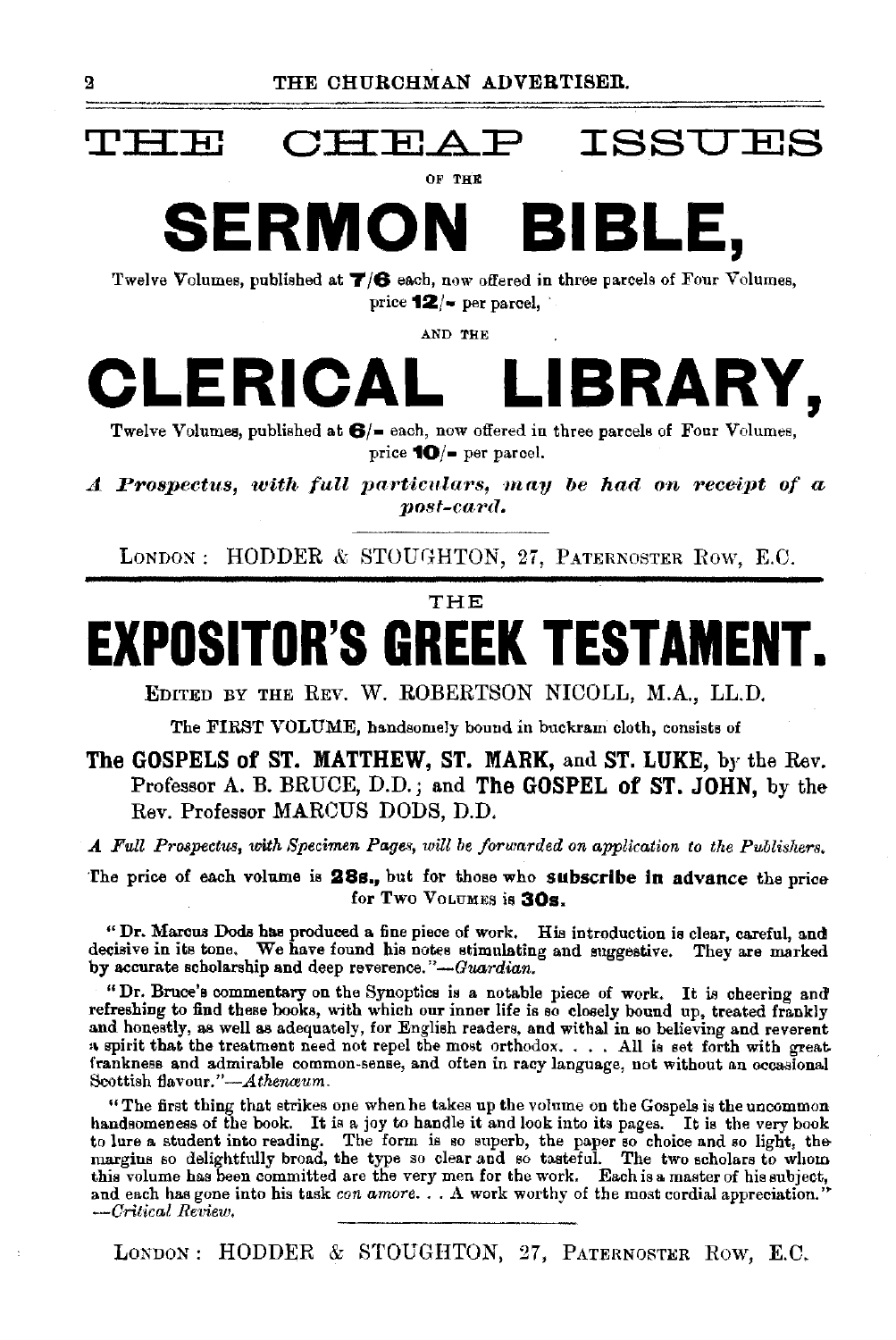# **ELLIOT STOCK'S NEW PUBLICATIONS.**

Just Published, in medium 8vo., paper cover, price 1s. 6d. net.

#### **Archdeacon** Sinclair's Charge.

### THE CHURCHES OF THE EAST. The Seventh Charge of the Ven. WILLIAM

MACDONALD SINCLAIR, D.D., Archdeacon of London, Ganon of St. Paul's, and Chaplain-in-Ordinary to H.M. the Queen. Being the Seventh Charge delivered to the Clergy and Chaplain-in-Ordinary to deaconry, on Friday, June 18, 18

"Clearly and attractively described, and will be found interesting to all who have taken any note of Western forms of religious service."-Bristol Mercury.

In foolscap 8vo., cloth, price 2s.

**BOND AND FREE; or, The Prevalence, Power, and Pardon of Sin.** By W. A. CHALLACOMBE, M.A., Vicar of New Malden, Surrey. Author of "The Soul's Wardrobe," etc.

In crown 8vo., handsomely printed and hound, with four full-page Illustrations, price 3s. 6d.

THE ABIDING STRENGTH OF THE CHURCH. Four Services of the Cathedral Church of Bangor, at the request of the Very Rev. the Dean, by the Rev. R. S. MYLNE, M.A., B.C.L., F.S.A. With a Preface by the Rev. H. A. JAMES, D.D., Hea

"Worthy of the very highest praise. There is a depth of feeling as well as insight in these sermons, set forth in language which cannot fail to attract."-Family Churchman.

"Striking and original. The reader puts the volume down with regret that the sermons it contains are so short, and that there are not more of them."—Church Gazette.

In crown 8vo., cloth, price 6s.

SHORT STUDIES ON VITAL SUBJECTS. By the Rev. P. W. DE QUETTEVILLE, M.A.

In demy 8vo., paper cover, price 3d.

"DARIUS, SON OF AHASUNEDES." By the Rev. CUTREERT ROUTH. **SEED AHASUERUS, OF THE** OF THE

In foolscap 8vo., price 1s. 6d.

NOTES ON THE GOSPEL OF ST. MARK FOR JUNIOR CLASSES. By E. J. MOORE SMITH, Lady Principal of the Ladies' College, Durban, Natal.

"An excellent little book, well suited to be the teacher's companion. Plain, clear, and to the point."-Family Churchman.

In medium 8vo., paper cover, price 1s.

THE PRIESTHOOD OF THE NEW COVENANT. "Thou art a Priest for ever after the Order of Melchisedek." By WERNER H. K. SOAMES, M.A., of St. George's, Greenwich.

In crown 8vo., paper cover, price 3d.

JUDGE NOT. A Work on Behalf of Public Entertainments. By the Rev. C. E. J. CARTER, Enfield Lock. Being a Reply to "Come out, and be ye Separate," by the Rev. Theodore A. Howard, of St. Matthew's, Liverpool.

In crown 8vo., price 1s.

LOVE GOD. A Few Reasons for Obeying this Command. By WILLIAM A, CABDEN, M.R.C.S., L.R.C.P.

"Mr. Carden's reflections meet the case of many a doubter. It is the purpose of the book to show that 'common-sense and the Bible can march hand in hand." - Christian Age.

Third Edition. In foolscap 8vo., cloth, price 2s.

**SERMONS ON PRAYER.** By SAMUEL BENTLEY, M.A., Rector of Newent.

#### Cheap Edition, tastefully printed and bound, price 1s. net.

Twelve Sermons to Boys on the Difficulties of School Life and how to meet BE TRUE. 

Concours margaret s, we<br>summater, messuater to a time source and it is admirably enforced."—Guardian,<br>"Racical Christianity is the main theme of these sermons, and it is admirably enforced."—Guardian.<br>"Racmest and manly,

ELLIOT STOCK, 62, PATERNOSTER ROW, LONDON, E.C.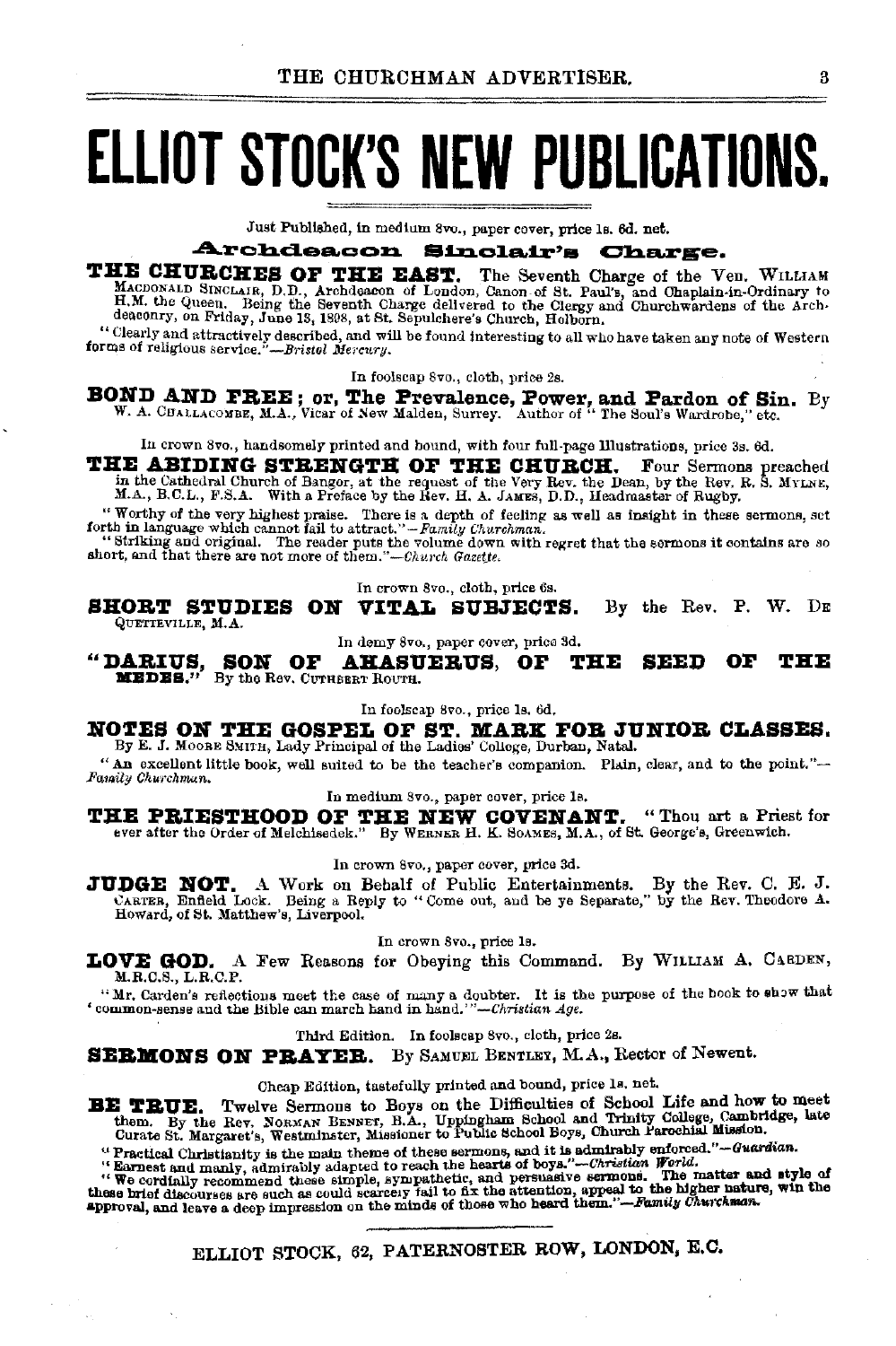## LANGLAND COLLEGE, EASTBOURNE. (2. HARTPIELD SOUARE.)

Patrons: The Rr. Hos. THE LORD ABERDARE; The Rr. REV. THE LORD BISHOP OF PETERBOROUGH; Sir DOUGLAS GALTON, K.G.B., F.R.S.; Chancellor P. V. SMITH, LL.D., and others.<br>
Puincipal: MISS M. E. VINTER, Seven years Headmistress Bedford College, London.

Entire Charge of Girls whose Parents are abroad. A Reduction of ten per cent. for daughters of the Clergy.

## ST. MARK'S SCHOOL, WINDSOR.

**Warben: REV. CANON TEE, D.D.** Deadmaster: Rev. C. N. NAGEL, M.A.

Successful Preparation for Universities, Army, and Professions. Numerous successes direct from school. Valuable Entrance Scholarships. Excellent Buildings. Moderate Fees.

For Full Particulars apply to the Headmaster.

### PROTESTANT REFORMATION SOCIETY

(Established 1827).

PRESIDENT: COLONEL SANDYS, M.P. CHAIRMAN OF THE EXECUTIVE COMMITTEE: W.J. FRASER, Esq. VICE-CHAIRMAN: REV. C. H. WALLER, D.D.

FIHE oldest distinctively Protestant Society, and the only one which employs Clerical and Trained Lay Mission-<br>  $\begin{array}{c}\n\blacksquare\text{~~as} & \blacksquare\text{~~as} & \blacksquare\end{array}$  and the Gospel to Roman Catholics in Great Britain, now offers for

Full information will be given by the Rev. L. G. A. ROBERTS, Commander R.N., Secretary, 62, Berners Street, London, W.

**TIME WORKING MEN'S LORD'S-DAY REST ASSOCIATION (ESTABLISHED 1857)** is working in every possible way to resist the encroachments being made on the Sabbath Institution. They earnestly ASK for FUNDS to enable them to work vigorously. Cheques should be crossed "London and County Bank," and sent to CHARLES HILL, Secretary, 13, Bedford Row, London, W.C.

### ITALIAN CHURCH REFORM ASSOCIATION  $(I.C.B.A.).$

#### CHURCH HOUSE, DEAN'S YARD, WESTMINSTER, S.W.

Late President.--HIS GRACE THE MOST REV. THE LATE ARCHBISHOP OF DUBLIN. Ordinary.-THE RIGHT REV. THE LORD BISHOP OF SALISBURY, D.D.<br>Hon. Treasurer.--COLONEL WILLIAMS, M.P.

Bankers.-MESSRS. WILLIAMS, DEACON AND CO., 2, COCKSPUR STREET, S.W.

This Society exists to aid the Reformed Church of Italy. The REV. Country CAMPELLO, Bishop Elect and Leader of the Reform Movement, was a Canon in the Vattean. In 1881 he voluntarily resigned his position for the sake of c Reformers.

Contributions may be sent to the Hon. Treasurer, c/o. Messrs. Williams, Deacon and Co., as above, or<br>to Rev. H. Hickin, Secretary, I.C.R.A., Church House, Westminster.

ß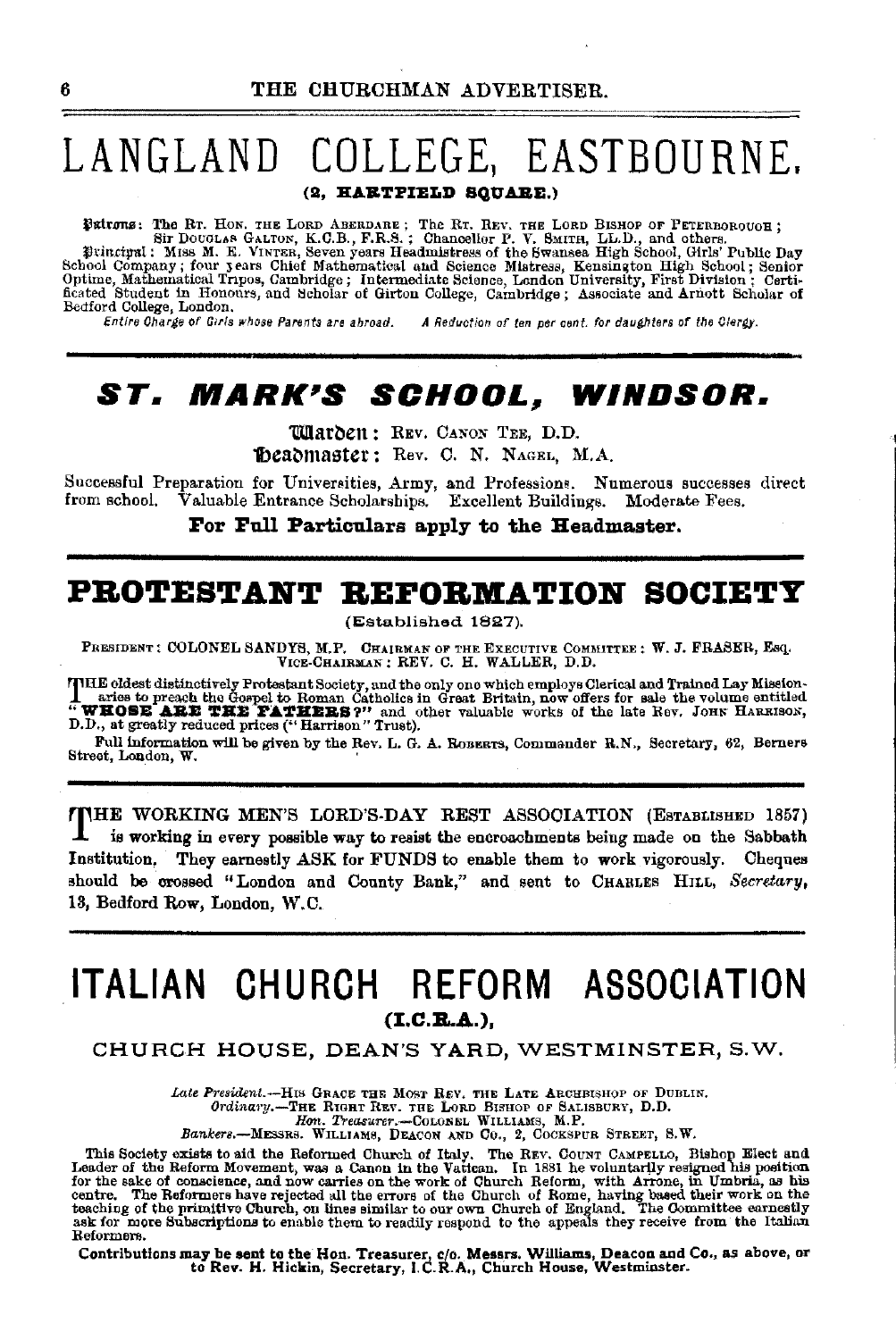·~·-·~·-·~·~·~·-·-·~·~·-·~·-·~·~·-·-·~·~·~·-·~·-·~·-·-·

# **EXCESSIVE EATING AND DRINKING.**

We all eat too much flesh food and drink too much tea.

The former militates against working energy, and the tannic acid and other deleterious properties to be found in tea lower the spirits and injure the health. The body, in fact, is a working engine, and as such it must be treated. The waste of tissue which daily goes on can only be replaced by the proper assimilation of food.

It cannot be done with medicine.

Science, however, has again come to the rescue, and it cannot be too widely known that tone and vigour can be promoted, and the rosy cheeks natural to health restored by the vitalizing and restorative properties of a most valuable discovery. The evidence of medical men and the public is conclusive on this point.

It proves that Dr. Tibbles' Vi-Cocoa as a Food-beverage possesses nutriment, restorative and vitalizing properties, which have hitherto been non-existent.

It aids the digestive powers, and is invaluable to tired men and delicate women and children.

It has the refreshing properties of fine tea, the nourishment of the best cocoas, and a tonic and recuperative force possessed by neither, and can be used in all cases where tea or coffee are prohibited.

It is not a medicine, but a unique and wonderful food-beverage.

Dr. Tibbles' Vi-Cocoa is made up in 6d. packets, and 9d. and ls. 6d. tins. It can be obtained from all Grocers, Chemists and Stores, or from 60, 61, and 62, Bunhill Row, London, E.C.

As an unparalleled test of merit, a dainty sample tin of Dr. Tibbles' Vi-Cocoa will be sent post free on application to any address, if, when writing (a postcard will do), the reader will name THE CHURCHMAN.



"Undoubtedly take the palm."-The *Cyclist.* 



May be purchased on our

IMPROVED GRADUAL PAYMENT SYSTEM.

CATALOGUE FREE.

## **THE BEESTON CYCLE COMPANY, ·Ltd., COVENTRY.**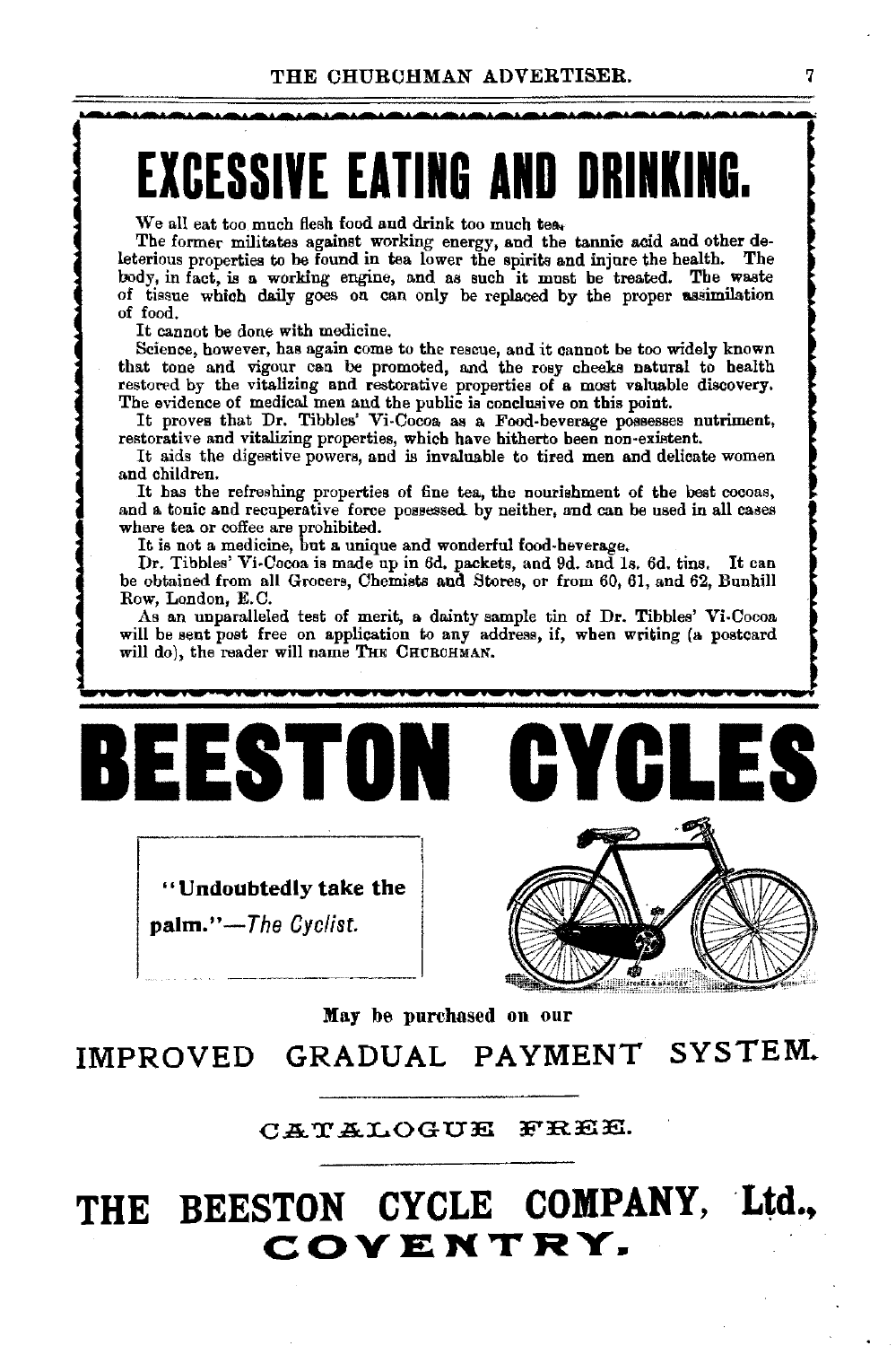

FRIENDLESS AND FALLEN.

London Female Preventive and Reformatory Institution. HOMES FOR 180 YOUNG WOMEN AND GIRLS.

THE OPERATIONS COMPRISE RESCUE HOMES. PREVENTIVE WORK.

OPEN-ALL-NIGHT REFUGE.

The five Homes and Open-all-Night Refuge are dependent upon Voluntary Contributions.

Prompt succour is given. No suitable case rejected.

Contributions may be sent to LLOYDS' BANK, Limited, 16, St. James's Street, S.W.: or WILLIAM J. TAYLOR, Secretary, 200, EUSTON ROAD, LONDON, N.W.

Bequests and Special Gifts are usually devoted to extension of operations.



ADDITIONAL ANNUAL SUPPORT NEEDED.

The Hospital has 220 BEDS open all the year, but owing to want of funds  $ONLT$  150 ARE NOW OCCUPIED.

COST OF A DIAMOND JUBILEE BED ENDOWMENT, £1,000.

BANKERS : MESSRS. COCKS, BIDDULPH & CO., 43, CHARING CROSS, S.W.; MESSRS, LLOYDS, LTD., MARGATE.

OFFICES: 30. CHARING CROSS. S.W. TREASURER: MICHAEL BIDDULPH, ESQ., M.P.

#### THE NATIONAL PROTESTANT CHURCH UNION.

JUST PUBLISHED.

#### ENGLISH CHURCH TEACHING ON FAITH, LIFE AND ORDER.

BY THE REVS.

H. C. G. MOULE, D.D., Principal of Ridley Hall, Cambridge;<br>Canon GIRDLESTONE, M.A.. late Principal of Wycliffe Hall, Oxford; and<br>T. W. DRURY, M.A., Principal of the Church Missionary College, Islington.

Price 1s. net. Post free 1s. 3d.

To be obtained from The Offices of the Society, 30, Charing Cross, London, S.W., AND FROM THE PUBLISHER

Mr. C. MURRAY, 7, PATERNOSTER SQUARE, LONDON, E.C.

#### **REFORE SIXTY** YEARS AGO.

The special claims of the SOCIETY FOR PROMOTING FEMALE EDUCATION IN THE EAST to recognition are :

- (1) That it was the only Society for both Zenana work and School work existing in the Empire at the
- 
- (1) That it was the only Society for both Zonana work and Senoot work existing in the campus at the due of the Queen's Accession.<br>
(2) That it was then already carrying on Zenana work, Harem work, and School work, in Chin
- 

The Committee urge these claims, and appeal for help to their Commemoration Fund, to enable them to strengthen and extend the work of the Society.

Secretary, Miss WEBB, 267. Vauxhall Bridge Road, S.W.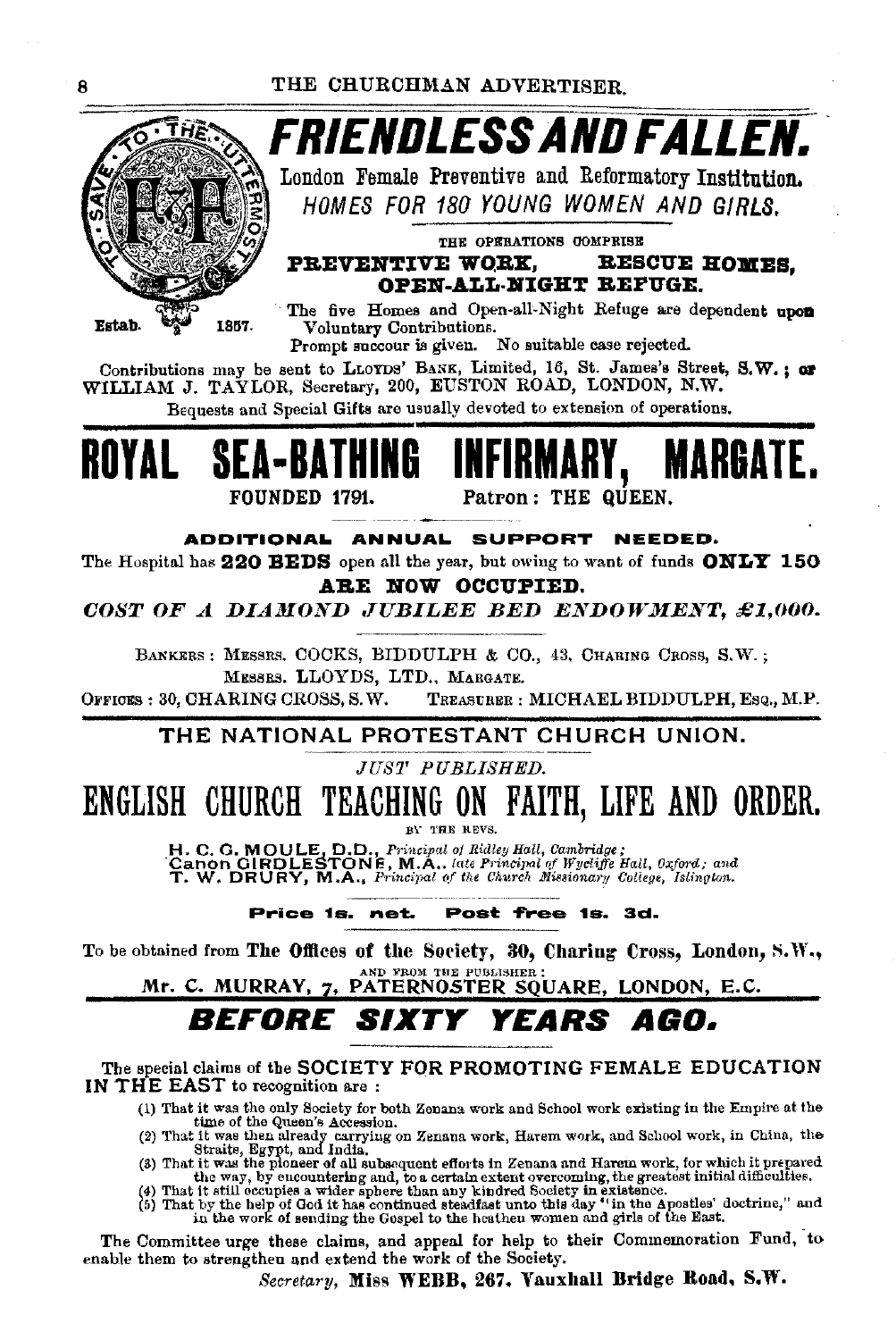#### ECCLESIASTICAL INSURANCE OFFICE, LIM.

#### FIRE. GLASS. BURGLARY.

The Surplus Profits are devoted to Institutions, etc., for the benefit of the Clergy and of<br>Church objects. Already a sum of £17,000 has been so distributed, including £500 to the Clergy<br>Distress Fund, and £1,000 to the Qu

"This is a serious attempt made in good faith to help the Clergy to help thomselves, and to husband the existing resources of the Church."-Guardian.

#### SELF-HELP AIDED. CLERGY PENSIONS INSTITUTION.

Joint Presidents.—The ARCEBISTOP OF CANTERBORY. The ARCEBISTOP OF YORK.<br>CIONTRIBUTIONS and LEGACIES are invited to augment pensions of<br>Clergy who have purchased annuities.<br>Offices: 11, Norfolk Street, Strand, London, W.C.

#### **FIVE THOUSAND RESCUED WAIFS!**

#### WHERE?

In "DR. BARNARDO'S HOMES," with their 84 distinct Houses and 24 Mission Branches.

#### WHY WERE THEY ADMITTED?

Because they were *destitute*; without any other condition, either as to age, sex, creed, birthplace, nationality, physical condition, money payment<br>or guarantee. The doors are always open to receive such by day or night.

#### HOW ARE THEY TRAINED?

The Boys are carefully taught in fourteen<br>different handierafts; the Guas are brought up in cottage life for domestic service. About 19,000 are boarded out in rural districts.

HOW DO THEY SUCCEED IN AFTER LIFE?<br>SPLENDIDLY! Over 98 per cent. of the 8,731 Emigrants, for instance, have turned out satisfactorily OW MANY DESTITUTE OR ORPH<br>CHILDREN ARE ADMITTED WEEKLY? **HOW ORPHAN** 

From 40 to 60 during the winter months. Every 24 hours about 8 souls are added to Dr. Barnardo's great family.

HOW ARE THEY MAINTAINED?<br>Solely by the free-will offerings of Christ's servants throughout the world.<br>WHAT IS THE RELIGIOUS ATMOSPHERE OF

THE HOMES?

Protestant, Evangelical and Christian, but not<br>Sectarian. In their support all Evangelical Christians may and do join hands.

FUNDS ARE URGENTLY NEEDED.-Remittances should be sent to the Treasurer, WILLIAM FOWLER Esq.; to the Chairman of Committee, Howard Wittians, Esq.; to the Bankers, London and South-Western<br>Bank (Bow Branch), Prescort, Dimenaur & Co., 50, Cornhill, E.C.; or to the Founder and Director, Dr. THOS. J. BARNARDO, at the address given below.

Head Offices of the Homes: 18 to 26, Stepney Causeway, London, E.

JOHN ODLING, Secretary.

#### MARY WARDELL CONVALESCENT HOME TV 100 FOR SCARLET FEVER, STANMORE.

INSTABLISHED 1884 by a lady working in connection with the Female Bible and Domestic Mission. No<br>densiting Convalescent Home will admit persons recovering from Scarlet Fever. This Home, whilst<br>neediting the convalescent, b

Messrs. BARCLAY & CO., at 1, PALL MALL EAST; AND BY

Miss MARY WARDELL, STANMORE, MIDDLESEX,

From wheta further information may be obtained.

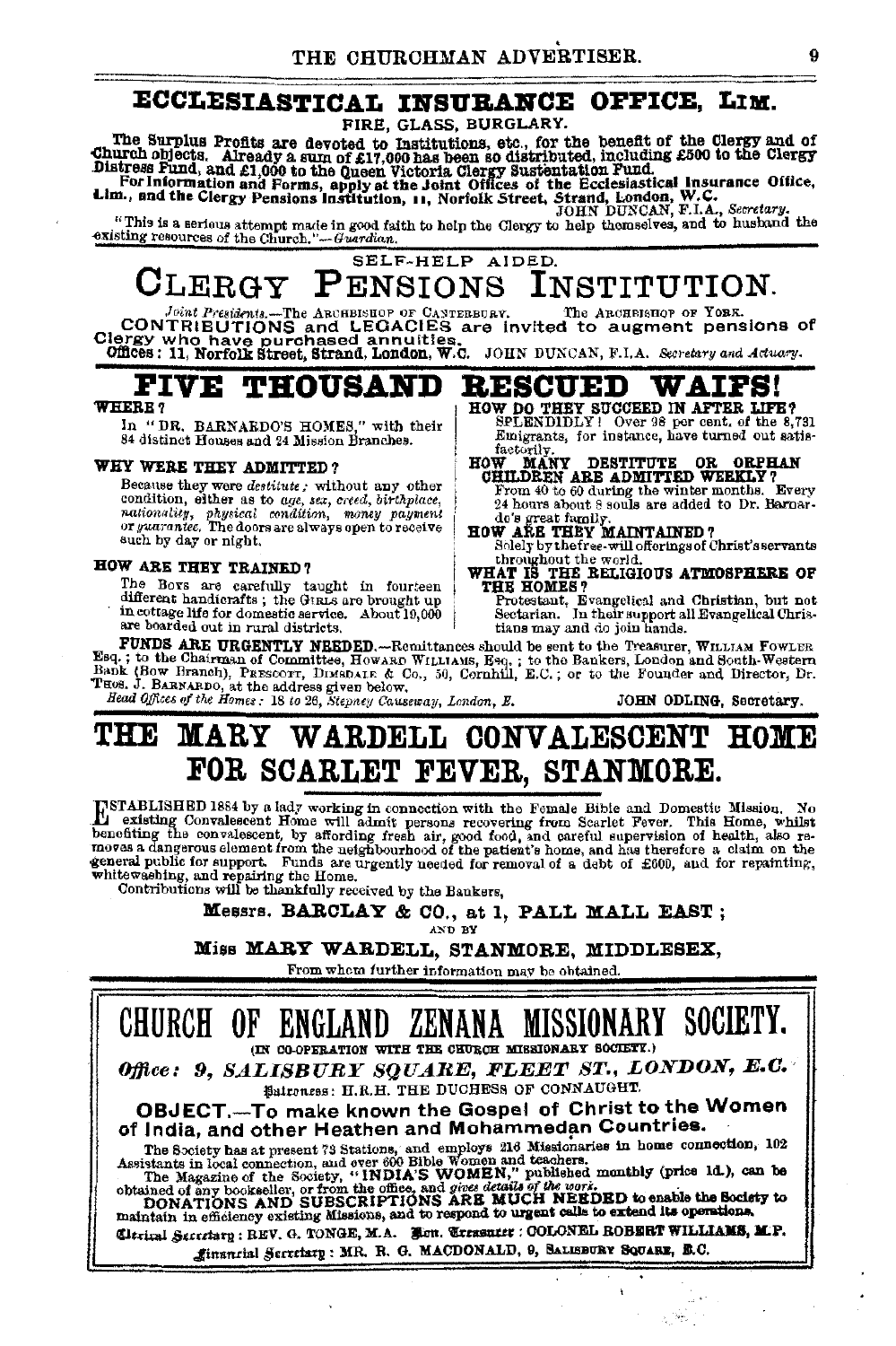## **The St. Gilgs' Ohristian Mission.**

*Trea8VR'er-F.* A. BBVAN, Esq.

#### **VOLUlf'l'Alt Y COll'l'ltiBU'l'IOlfS OJILY SOUBCB OF INCOME.**

This Mission assists, amongst other classes, the following  $:$ --

THE BETTER CLASS OF DISCHARGED PRISONERS ;<br>THE INNOCENT BUT SUFFERING WIVES AND CHILDREN OF PRISONERS ;<br>THE SICK AND POOR ;<br>HOMELESS AND DESTITUTE WOMEN.

The demands upon the resources of the Mission are very heavy.

Mr. WILLIAM WHEATLEY, Superintendent, 4, Ampton Street, Regent Square, W.C.

## **SOCIETY** (SYRIAN COLONIZATION FUND.)

FUNDS URGENTLY NEEDED for Employment and Relief at Jerusalem.

Above 50 men and boys daily employed at Abraham's Vineyard on Stone Dressing, Soap Making, oonstructing Rock-hewn Cisterns for Water, etc. Above 3,000 souls annually given food, drinking-water, and clothing. Numbers live in underground airless places, or in sheds exposed to summer sun and winter storms. No furniture but boards, rags, petroleum tins, and sacks for bedding. No water-supply, and unable to get any work, they starve. Many apply to us daily for work, without which they must starve.

DONATioNS THANKFULLY BEOEIVBD BY

F. A. BEVAN, Eso., *Hon. Treasurer,* 54, Lombard Street, E.C. E. A. FINN, *Secretary,* 41, Parliament Street, S.W.

## **THE LONDON CITY MISSION EMPLOYS 470 MISSIONARIES,**

AND IS IN URGENT NEED OF FUNDS.

It is one of the oldest of the Home Missionary Societies, and bas ever held fast to its Evangelical principles.

More than half a million men yearly visited.

If friends are unable to contribute the whole sum necessary to maintain a Missionary, It irients are unable to contentiute the will be the subscriptions will be they may be able to offer  $\pm$ 10,  $\pm$ 5, or smaller sums. These subscriptions will be grouped for particular districts, and will thus remove the pr mittee. Gifts will be gratefully acknowledged by the

*Treasurer*—F. A. BEVAN, Esq., or by the *Secretaries* (Rev. T. S. HUTCHINSON, M.A. *Rev. ROBERT DAWSON*, B.A.

*Bankers-BARCLAY* & Co., LTD. *Ojfices-3,* Bridewell Place, London, E.C.

THE MISSIONS TO SEAMEN.<br>
Admiral of the Fleet<br>
ALSSIONS
DUKE OF SAXE-COBURG



AND GOTHA, K.G.

Labours afloat and ashore, at home and abroad, among seamen and of all classes and na-<br>tions, fishermen, barge-men, ... Sixty· eight harbours are occupied.

Income, £36,597.

Increased Contributions and Offertortes, urgently needed, should be forwarded to the Secretary, Commander W. DAWSON, R.N., 11, Buckingham St., Strand, London, W.C.

### SPANISH AND PORTUGUESE CHURCH AID SOCIETY.

President: The Right Rev. the Lord Bishop of \Vorcester. Vice-President : The Very Rev. the Dean of Norwich.

To aid the Reformed Epiacopal Churches in the faithful preaching of the Gospel, and to help and encourage them in the great work of evangelazion in which they are engaged. Contributions will be gratefully received by the Right Rev. Lord Bishop of WoncESTER, Hartlebury Secretary), at the Office, Church House, Dean's Yard, Westminster, from whom all information may be obtained.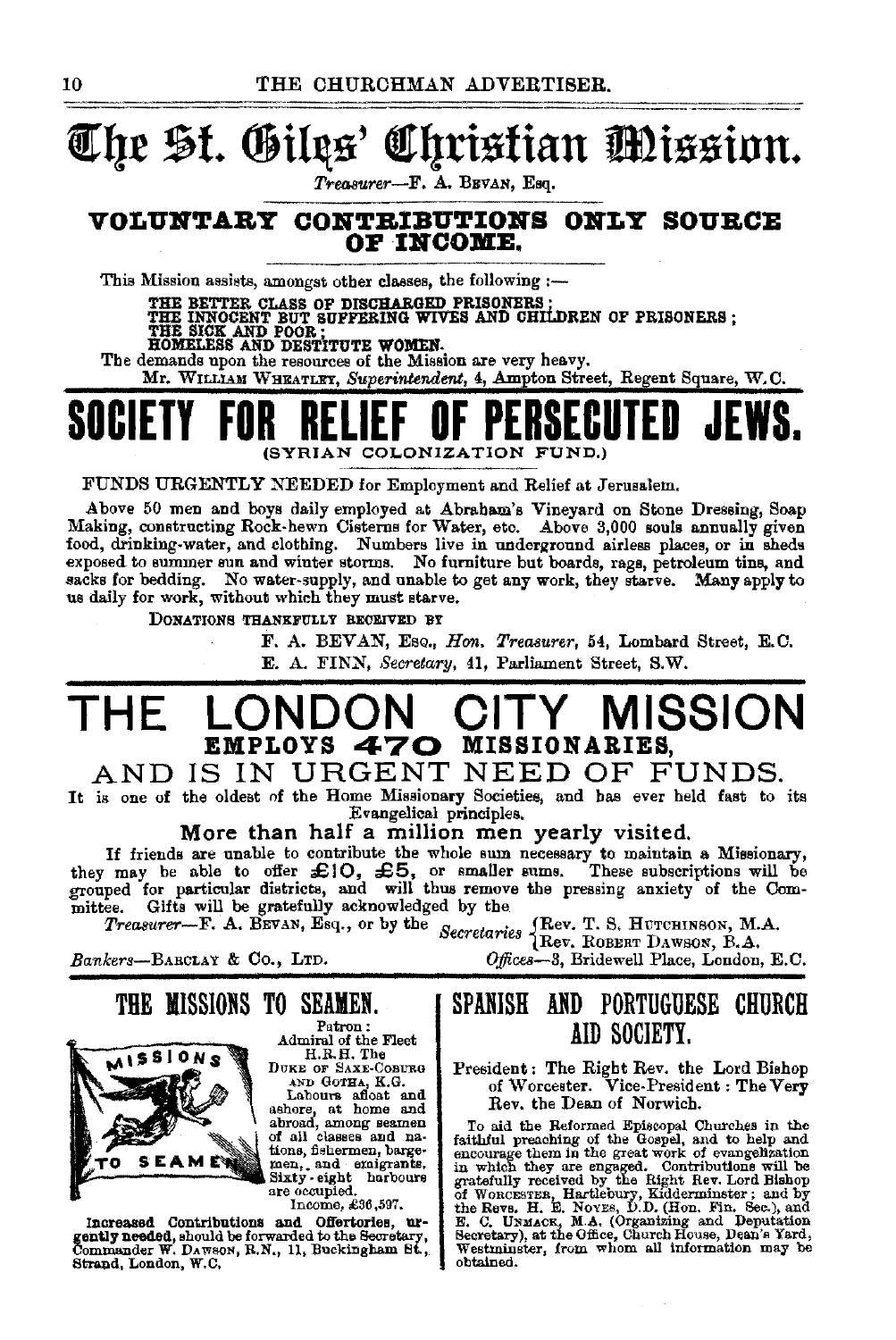#### COOK'S **CONDUCTED** TOURS.

PARIS and BACK every Saturday and Monday.<br>BRUSSELS, FIELD OF WATERLOO, and Antwerp,

every Saturday and Monday.<br>HOLLAND and DEAD CITIES OF ZUYDER ZEE, every Saturday

PARIS and SWITZERLAND, including Andermatt, Furka and Grimel Passes, Channounix, etc., forthightly during season.<br>BELGIUM, RHINE, BLACK FOREST, etc., August

let, 8th, 22nd, 29th, etc.<br>NORWAY, SWEDEN, DENMARK, etc., seven days'

- tour, every Tuesday. Select 18 day tours every Tuesday. High-class 17 and 19 days tours fortnightly during the season.<br>HOLLAND, THE RHINE, and BELGIUM, fort-
- nightly.

EIGHT DAYS in SWITZERLAND, 7 guineas, every Tuesday and Friday.

THE DOLOMITES, grand tours, **THROUGH** August 12th.

SWISS ALPINE TOURS, August 3rd. CYCLING TOURS frequently to NORMANDY, BRITTANY, and SWITZERLAND.<br>BRITTANY, and SWITZERLANDS, August Sth and 29th, GRAND TOURS to GERMANY and AUSTRIA,

August 8th.<br>THE TROSSACHS and Highlands of Scotland.

Weekly.<br>IRELAND.-Lakes of Kerry, Killarney, Glengariff, Connemara, etc., fortnightly.<br>SWITZERLAND. - Special Conducted Excursions,

July 30th and August 16th.<br>ROUND THE WORLD under personal escort,

August 31st.

A WEEK in LUCERNE for 5 guineas, every Friday.

Illustrated Programmes for stamp; or "Excursionist," by post, 3d. **THOS. COOK & SON, Ludgate Circus, London; and Branches.** 



With a record of 54 years' great success among Sailors, Bargemen, and others in the Port of London, the Committee ask for continued help to carry out the noble work of the Mission.

INSTITUTED 1844. Donations and New Subscriptions are urgently needed, payable at Lloyds Bank, or to

F. PENFOLD, Paymaster-in-Chief, R.N.<br>31. New Bridge Street, London, E.C.



#### **ESTABLISHED 1851.**



They Purify the Blood, Strengthen the System, and are the Safest and most Reliable Medicine for Female Ailments.

Mauufactured only .: t 78, NEW OXFORD STREET, LONDON; sold by all Chemists and Medicine Vendora-